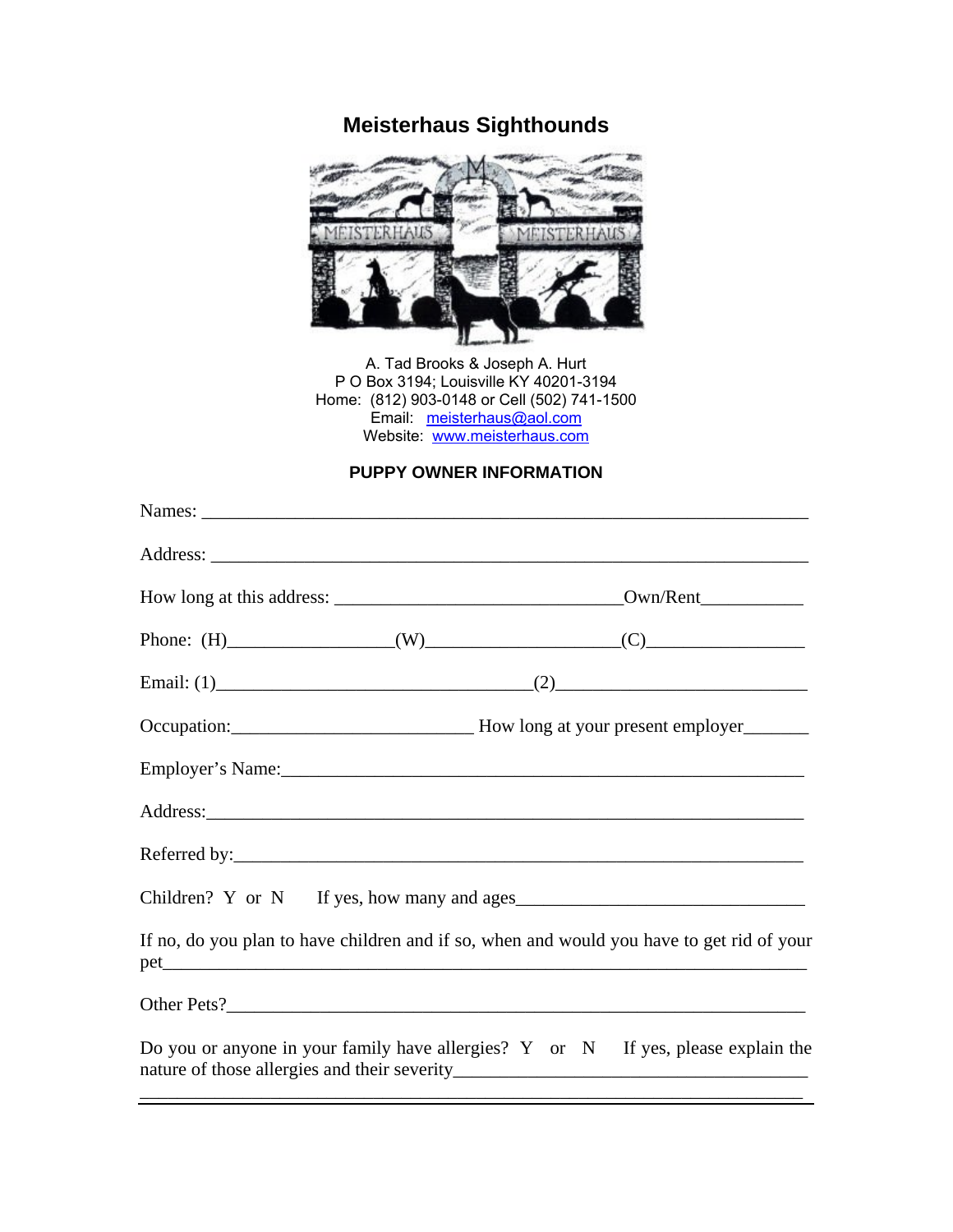Page 2 Puppy Owner Info

What would occur if you were to separate or divorce your spouse or significant other?\_\_\_\_\_\_\_\_\_\_\_\_\_\_\_\_\_\_\_\_\_\_\_\_\_\_\_\_\_\_\_\_\_\_\_\_\_\_\_\_\_\_\_\_\_\_\_\_\_\_\_\_\_\_\_\_\_\_\_\_\_\_\_\_\_\_

Please give a short description of what attracted you to the Basenji/Whippet breed and tell us about any research you have done and people/breeders that you have corresponded with  $\Box$ 

\_\_\_\_\_\_\_\_\_\_\_\_\_\_\_\_\_\_\_\_\_\_\_\_\_\_\_\_\_\_\_\_\_\_\_\_\_\_\_\_\_\_\_\_\_\_\_\_\_\_\_\_\_\_\_\_\_\_\_\_\_\_\_\_\_\_\_\_\_\_\_\_

Please describe the layout of your house /apartment./condo?

Where will dog stay, while you are away or working? What about while you are sleeping?\_\_\_\_\_\_\_\_\_\_\_\_\_\_\_\_\_\_\_\_\_\_\_\_\_\_\_\_\_\_\_\_\_\_\_\_\_\_\_\_\_\_

\_\_\_\_\_\_\_\_\_\_\_\_\_\_\_\_\_\_\_\_\_\_\_\_\_\_\_\_\_\_\_\_\_\_\_\_\_\_\_\_\_\_\_\_\_\_\_\_\_\_\_\_\_\_\_\_\_\_\_\_\_\_\_\_\_\_\_\_\_\_\_

Please describe your yard\_\_\_\_\_\_\_\_\_\_\_\_\_\_\_\_\_\_\_\_\_\_\_\_\_\_\_\_\_\_\_\_\_\_\_\_\_\_\_\_\_\_\_\_\_\_\_\_\_\_

Fenced Y or N

You do know and understand that a Basenji / Whippet is a sighthound and must remain on a leash at all times or in a secure fenced area? Y or N.

Interested in: Puppy:\_\_\_\_\_\_\_\_\_\_\_ Young Adult\_\_\_\_\_\_\_\_\_\_Older Dog\_\_\_\_\_\_\_\_\_\_\_\_\_\_\_\_\_

You understand that if you relocate or change any contact info, that you will contact Meisterhaus to keep them updated? Y or N. Meisterhaus would appreciate knowing within 60-90 days of any address change.

You understand, if any reason arises, that you cannot keep this dog, you will contact Meisterhaus first, so that we can make arrangements to get dog back?  $Y$  or N

If you start to have any problems or training issues with the puppy, you will contact Meisterhaus at the first sign, so that we can help you work through the problem and keep this puppy / dog a wonderful member of your family for his/her life?  $\overline{Y}$  or N

Please describe below your plans for the puppy / dog, once he/she comes to live with you and steps for training and time you intend to invest to allow him to become the very best member of your family possible

\_\_\_\_\_\_\_\_\_\_\_\_\_\_\_\_\_\_\_\_\_\_\_\_\_\_\_\_\_\_\_\_\_\_\_\_\_\_\_\_\_\_\_\_\_\_\_\_\_\_\_\_\_\_\_\_\_\_\_\_\_\_\_\_\_\_\_\_\_\_\_ \_\_\_\_\_\_\_\_\_\_\_\_\_\_\_\_\_\_\_\_\_\_\_\_\_\_\_\_\_\_\_\_\_\_\_\_\_\_\_\_\_\_\_\_\_\_\_\_\_\_\_\_\_\_\_\_\_\_\_\_\_\_\_\_\_\_\_\_\_\_\_

\_\_\_\_\_\_\_\_\_\_\_\_\_\_\_\_\_\_\_\_\_\_\_\_\_\_\_\_\_\_\_\_\_\_\_\_\_\_\_\_\_\_\_\_\_\_\_\_\_\_\_\_\_\_\_\_\_\_\_\_\_\_\_\_\_\_\_\_\_\_\_ \_\_\_\_\_\_\_\_\_\_\_\_\_\_\_\_\_\_\_\_\_\_\_\_\_\_\_\_\_\_\_\_\_\_\_\_\_\_\_\_\_\_\_\_\_\_\_\_\_\_\_\_\_\_\_\_\_\_\_\_\_\_\_\_\_\_\_\_\_\_\_